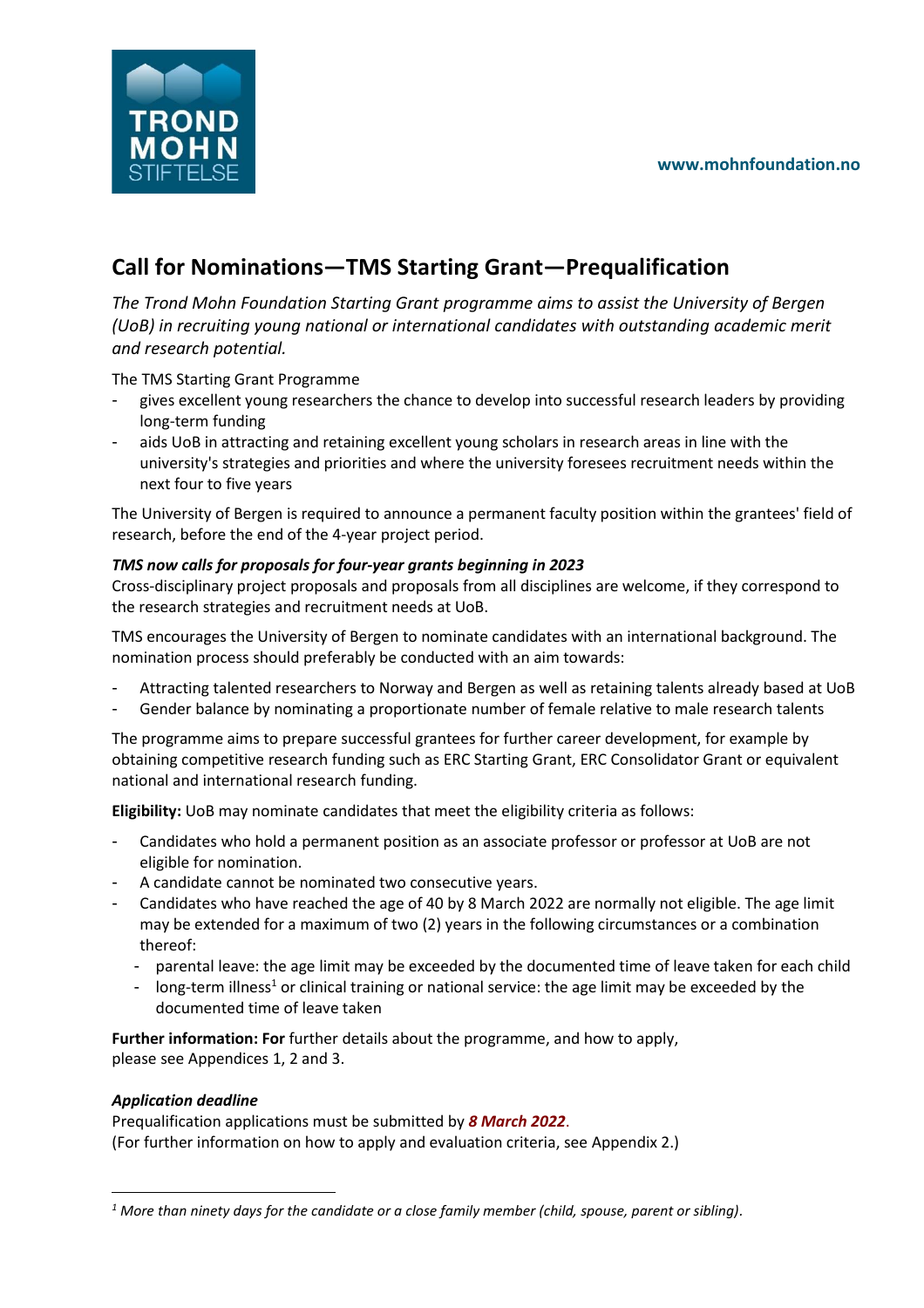# **Appendix 1 – About the Starting Grant Programme**

### *A programme for UoB departments and faculties*

The purpose of the TMS Starting Grant Programme is to aid UoB in recruiting excellent young researchers and give talented researchers under the age of 40 the opportunity to pursue their own research ideas and lead a research project. Acknowledgement of the recruitment purpose of TMS Starting Grants is an important prerequisite for funding. Nominations should thus be based on a need/possibility, identified by the nominating faculty, for recruitment in the applicable academic field by the end of the project period. Any TMS funding shall be a contribution towards the university's priorities and identified recruitment needs.

The nominating faculty must commit to the following should their candidate succeed in the competition:

- To co-fund the project as budgeted in the application
- To employ the successful candidate in a relevant temporary position from the project start date
- To employ other temporary project staff funded by the grant from the foundation
- To announce a permanent faculty position within the candidate's field of research before the end of the 4-year project period.

#### *A programme for talented young scholars*

The programme aims to recruit young, talented, ambitious researchers who desire to build and lead a research group.

The programme is jointly funded by UoB and TMS. Only candidates nominated by UoB may apply for funding under the TMS Starting Grant Programme. Proposals should be prepared by the nominee in close cooperation with the host department and/or faculty and be submitted by the application deadline as stated in the call for nominations.

Successful candidates are expected to

- Dedicate a full-time position at UoB to the project for the entire duration of the project period<sup>2</sup>.
- Pursue additional competitive national and international funding opportunities (e.g., EU/ERC funding) during the project period.

Candidates cannot be employed in a tenured position as associate professor (førsteamanuensis) or professor at UoB at the application deadline. (Nominees may have tenure at other institutions.)

For detailed information about how to apply, please see Appendix 2.

*<sup>2</sup> Under certain circumstances there may be a need for adjustment, for instance in cases where clinical practice is essential. In such cases, the minimum requirement is to dedicate no less than 50 % of a full-time position at UoB for the entire duration of the project period.*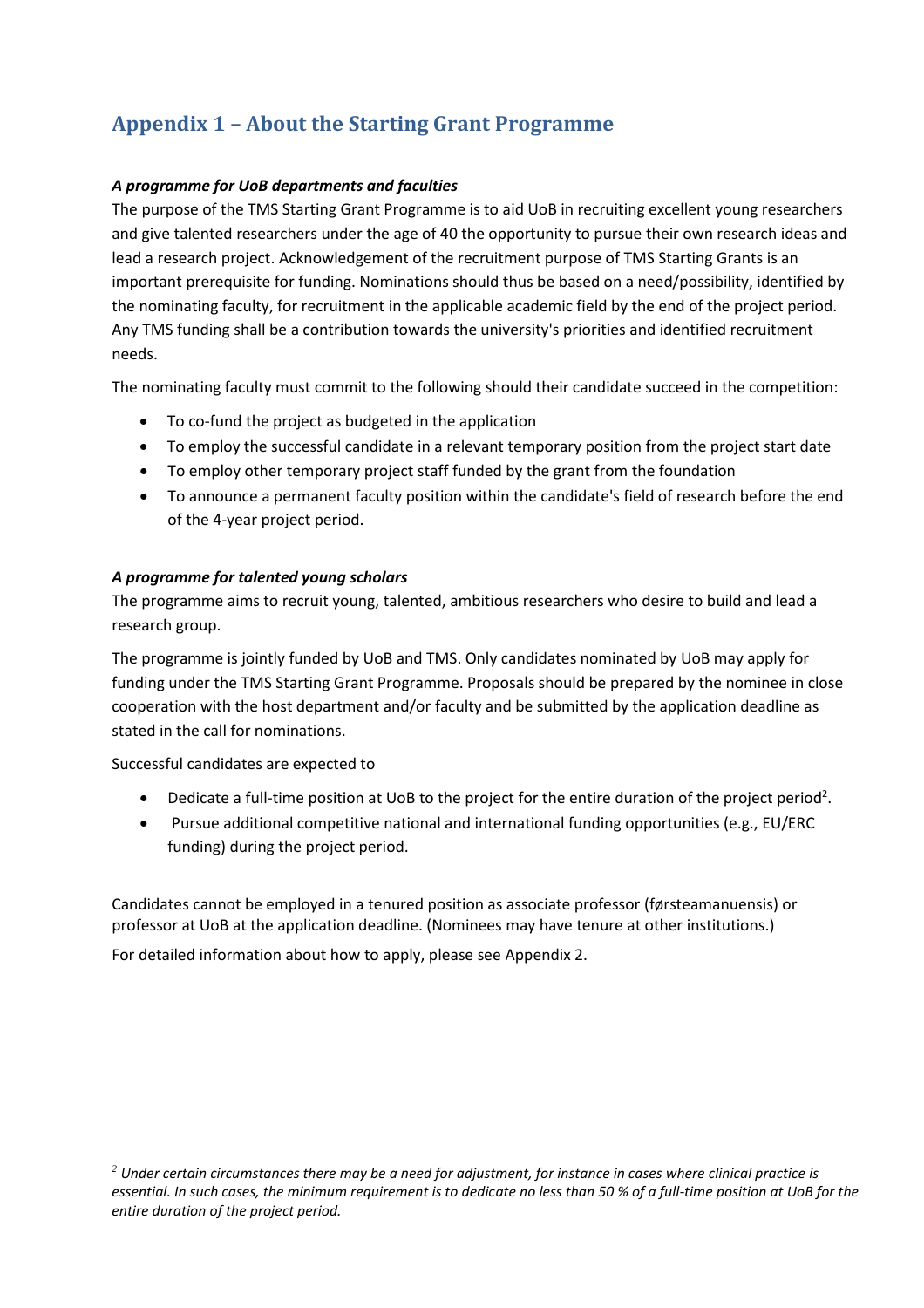# **Appendix 2 – How to apply and evaluation criteria**

#### **Two-step submission and selection process**

#### *Step 1: Prequalification*

The nominee must prepare a prequalification application in English containing the following: (See call page for template downloads)

- Cover page in line with the TMS template
- Project description of up to three (3) A4 pages describing the candidate, the research project and the research environment in which the project will be hosted
- Budget in line with the TMS template
- CV of up to three (3) A4 pages listing the candidate's most important and relevant publications

A commitment letter from the host faculty in accordance with the TMS template must accompany the application.

#### *Step 2: Final proposal and interview*

After the prequalification, and based upon peer review of the applications, a limited number of candidates will be invited to submit full applications and final budget proposals. A minimum of one month will be given for candidates to prepare the final proposal. The foundation will invite candidates whose proposals reach step 2 to an interview.

#### **Evaluation criteria**

International peer review is the basis for funding decisions, with attention given to the following aspects:

#### *A. Evaluation of the research proposal*

*I. Quality of Research II. The Research Environment III. Work Plan* 

#### *B. Evaluation of the nominated candidate*

*I. Scholarly work and academic ability II. Leadership ability and experience III. Teaching experience* 

Importance will be attached to the originality and innovativeness of the project, as well as to whether or not it entails international cooperation. The main criterion for selection will be a high level of academic quality by international standards. In addition to the quality of the candidate and his or her work, the candidate's ability and ambition to build and lead a research group, and to cooperate with leading international research groups, will be given particular emphasis.

In the case that two or more applications are found to be of equal scientific quality, the foundation may consider additional aspects. All other criteria equal, such considerations may favour younger candidates, candidates moving to Bergen from abroad or candidates from under-represented groups. In addition, the host department's plans for recruitment of candidates with outstanding academic merits and research potential may be of importance to the foundation's final decision.